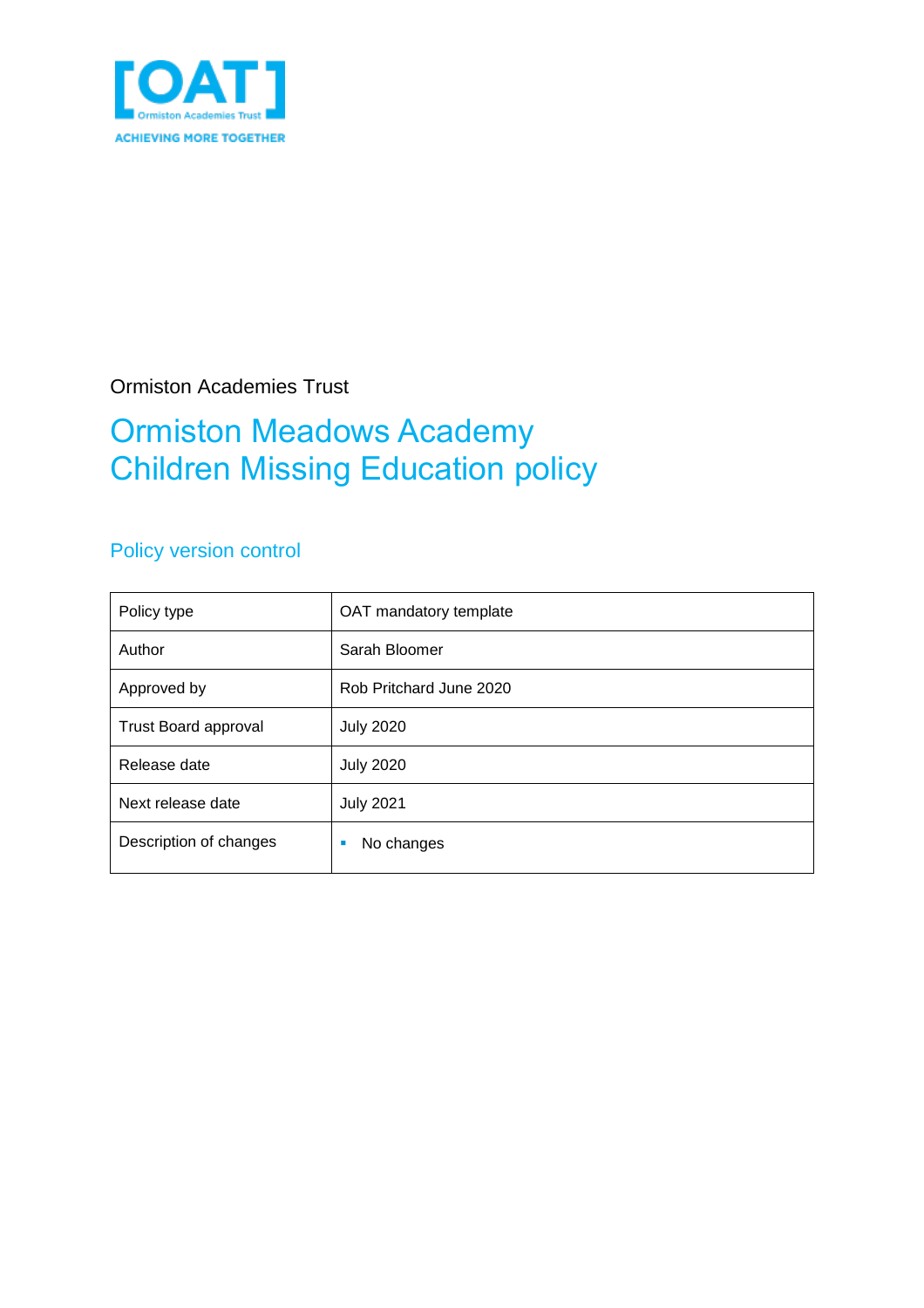

# **Contents**

| 1.   |      |  |  |  |  |  |  |
|------|------|--|--|--|--|--|--|
| 2.   |      |  |  |  |  |  |  |
| 3.   |      |  |  |  |  |  |  |
| 4.   |      |  |  |  |  |  |  |
|      | 4.1. |  |  |  |  |  |  |
| 4.2. |      |  |  |  |  |  |  |
| 4.3. |      |  |  |  |  |  |  |
| 4.4. |      |  |  |  |  |  |  |
| 4.5. |      |  |  |  |  |  |  |
| 4.6. |      |  |  |  |  |  |  |
|      | 4.7. |  |  |  |  |  |  |
| 5.   |      |  |  |  |  |  |  |
| 5.1. |      |  |  |  |  |  |  |
| 5.2. |      |  |  |  |  |  |  |
|      | 5.3. |  |  |  |  |  |  |
| 6.   |      |  |  |  |  |  |  |
| 7.   |      |  |  |  |  |  |  |
| 8.   |      |  |  |  |  |  |  |
| 9.   |      |  |  |  |  |  |  |
| 10.  |      |  |  |  |  |  |  |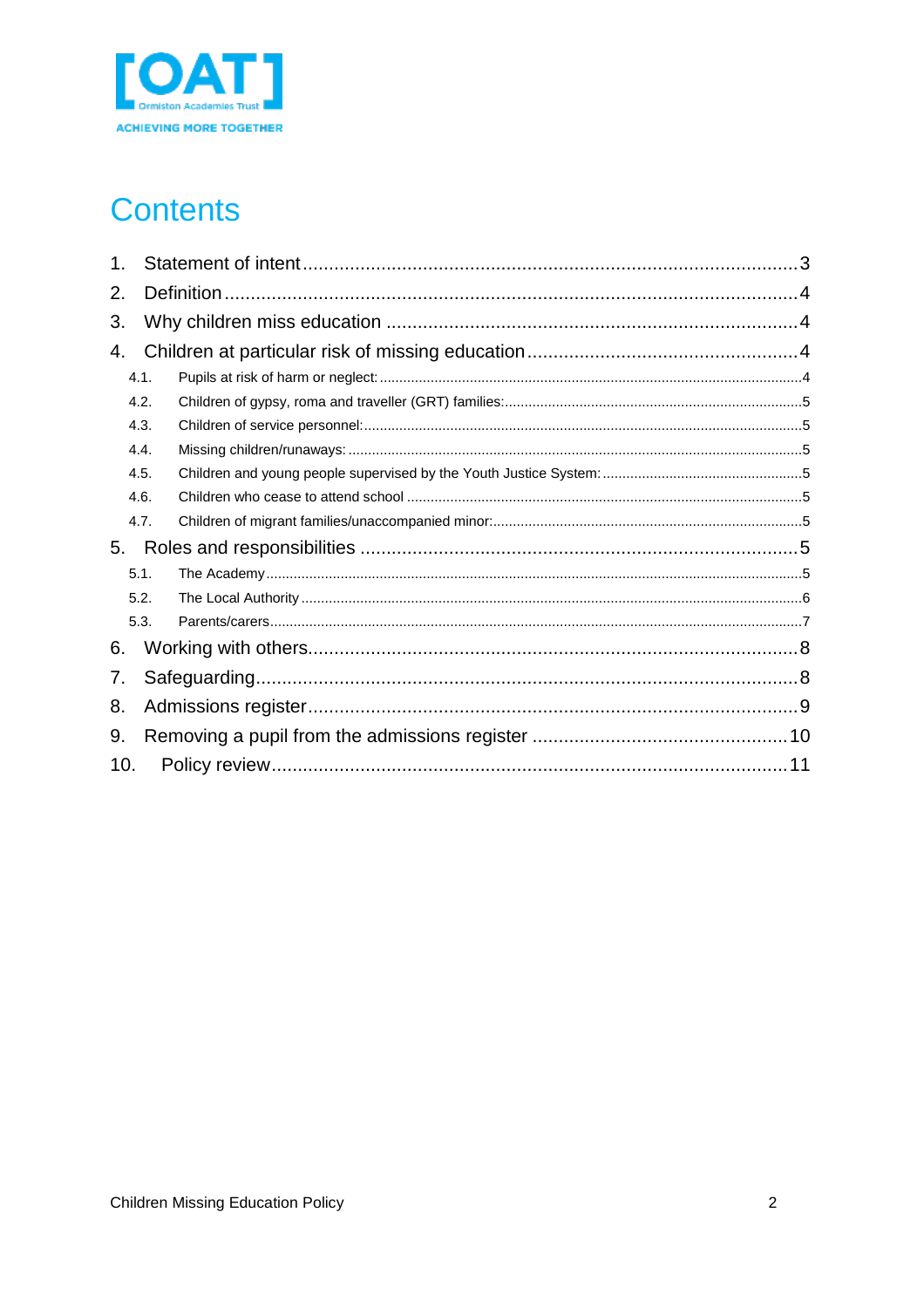

# <span id="page-2-0"></span>1. Statement of intent

All children are entitled to a full-time education, regardless of their circumstances. Unfortunately, children missing education (CME) risk underachieving, being victims of abuse, and not being in education, employment or training (NEET) in later life.

The Local Authority (LA) has a legal duty to identify when there are CME and help them back into education. This policy highlights what Ormiston Meadows Academy will do to help the LA with its duty.

This policy complies with the following legislation and statutory guidance:

- **-** DfE 'Working together to safeguard children' 2018
- **DfE** 'Keeping children safe in education' 2020
- **DfE** 'Children missing education' 2016
- The Education Act 1996
- The Education Act 2002
- **The Education and Inspections Act 2006**
- **The Children Act 1989**
- The Children Act 2004
- The Education (Pupil Registration) (England) Regulations 2006 (as amended in 2016)
- The Education (Pupil Information) (England) Regulations 2005 (as amended in 2016)
- The Academy Information (England) Regulations 2008 (as amended in 2012)
- **The Education (Provision of Full-Time Education for Excluded Pupils) (England) Regulations 2014**

Signed by:

| Principal          | Date: |  |
|--------------------|-------|--|
| Chair of governors | Date: |  |
|                    |       |  |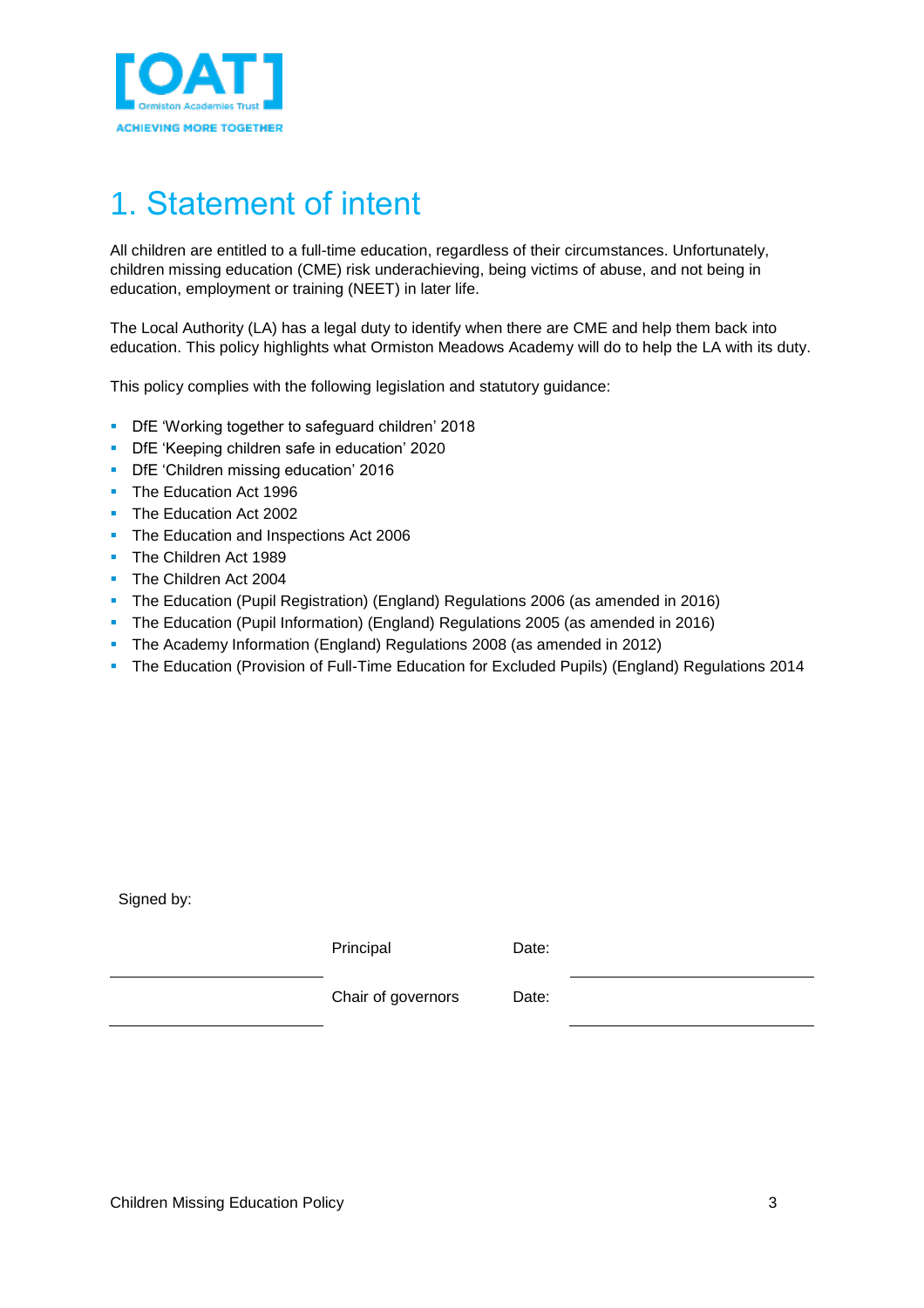

# <span id="page-3-0"></span>2. Definition

2.1. For the purpose of this policy, a CME is defined as a child or young person of compulsory school age who is not attending school, not placed in alternative provision by an LA, and who is not receiving a suitable education elsewhere. This definition also includes children who are receiving an education, but one that is not suitable; this could include children who are not receiving fulltime education suitable to their needs, e.g. age, ability, aptitude, special educational needs and disabilities (SEND).

# <span id="page-3-1"></span>3. Why children miss education

3.1. The most common reasons for children missing education include the following:

- **Failing to be registered at a school at the age of five**
- **Failing to make a successful transition**
- **Exclusion**
- **Mid-year transfer of education provision**
- **Families moving into a new area**
- 3.2. Going missing, particularly repeatedly, can act as a vital warning sign of a range of safeguarding risks, including: abuse and neglect, which may include sexual abuse or exploitation; child criminal exploitation; mental health problems; substance abuse and other issues.
- 3.3. Early intervention is necessary to identify the existence of any underlying safeguarding risk and to help prevent the risks of them going missing in future. (KCSIE 2020)

### <span id="page-3-2"></span>4. Children at particular risk of missing education

4.1. As there could be many reasons for a child to be missing from education, the LA will make a judgement on a case-by-case basis. The following list indicates pupils who are most at risk of missing education:

#### <span id="page-3-3"></span>4.2. Pupils at risk of harm or neglect:

4.2.1. Where this is suspected, local child protection procedures will be followed; however, if a child is in immediate danger or at risk of harm, a referral should be made immediately to children's social care (and the police if appropriate) as per the academy's safeguarding procedures. The LA officers responsible for CME will check a referral has been made and will contact children's social care if this is not the case. Should there be a reason to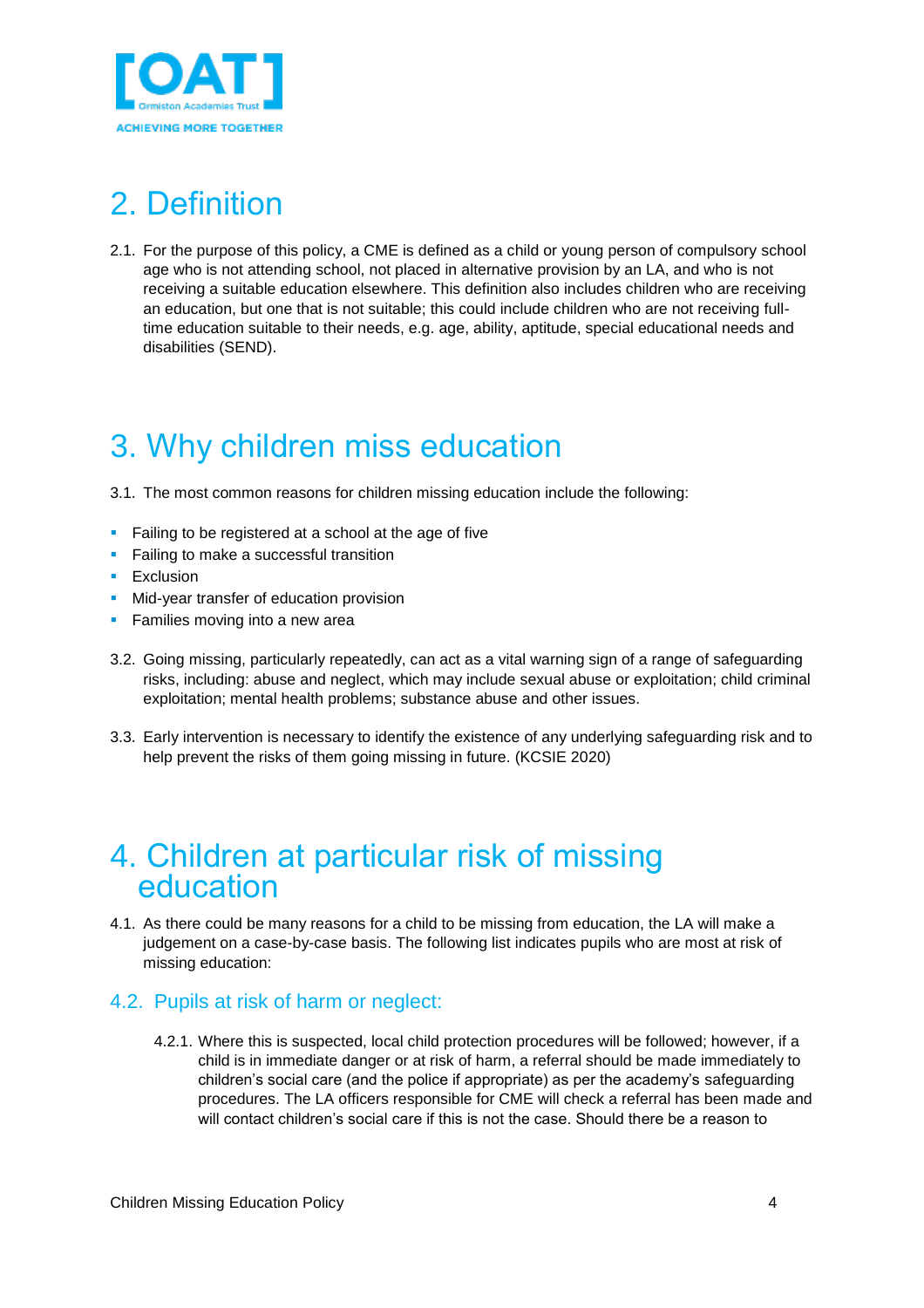

suspect a crime has been committed or the child's safety is at risk, the LA will contact the police.

### <span id="page-4-0"></span>4.3. Children of gypsy, Roma and traveller (GRT) families:

4.3.1. When a GRT pupil leaves the academy without naming their next destination school, the academy will contact the LA. If necessary, the academy will consult with Claire Carrington, the CME officer at Peterborough Local Authority for advice on the best strategies to ensure minimal disruption to the GRT pupil's education.

#### <span id="page-4-1"></span>4.4. Children of service personnel:

4.4.1. The academy will contact the Ministry of Defence Children's Education Advisory Service for advice to ensure continuity of education for these children.

#### <span id="page-4-2"></span>4.5. Missing children/runaways:

4.5.1. Should the academy suspect a child has gone missing/run away, an appropriate staff member will consult the DfE for advice on missing children.

### <span id="page-4-3"></span>4.6. Children and young people supervised by the Youth Justice System:

4.6.1. In this case, LA youth offending teams are responsible for supervising children (aged 8 to 18). Where a young person is registered at the academy prior to custody, the academy will keep the place open for their return.

#### <span id="page-4-4"></span>4.7. Children who cease to attend school

4.7.1. Where the reason for a child who has stopped attending the academy is not known, the LA will investigate the situation.

#### <span id="page-4-5"></span>4.8. Children of migrant families/unaccompanied minor:

4.8.1. There is an increased risk of a child missing education if they are part of a new migrant family who may not yet have settled into a fixed address, or may have arrived into an LA area without the authority becoming aware.

### <span id="page-4-6"></span>5. Roles and responsibilities

#### <span id="page-4-7"></span>5.1. The Academy

5.1.1. The academy will enter pupils on the admissions register at the beginning of the first day on which it has been agreed by the academy, or the day that the academy has been notified that the pupil will attend the academy.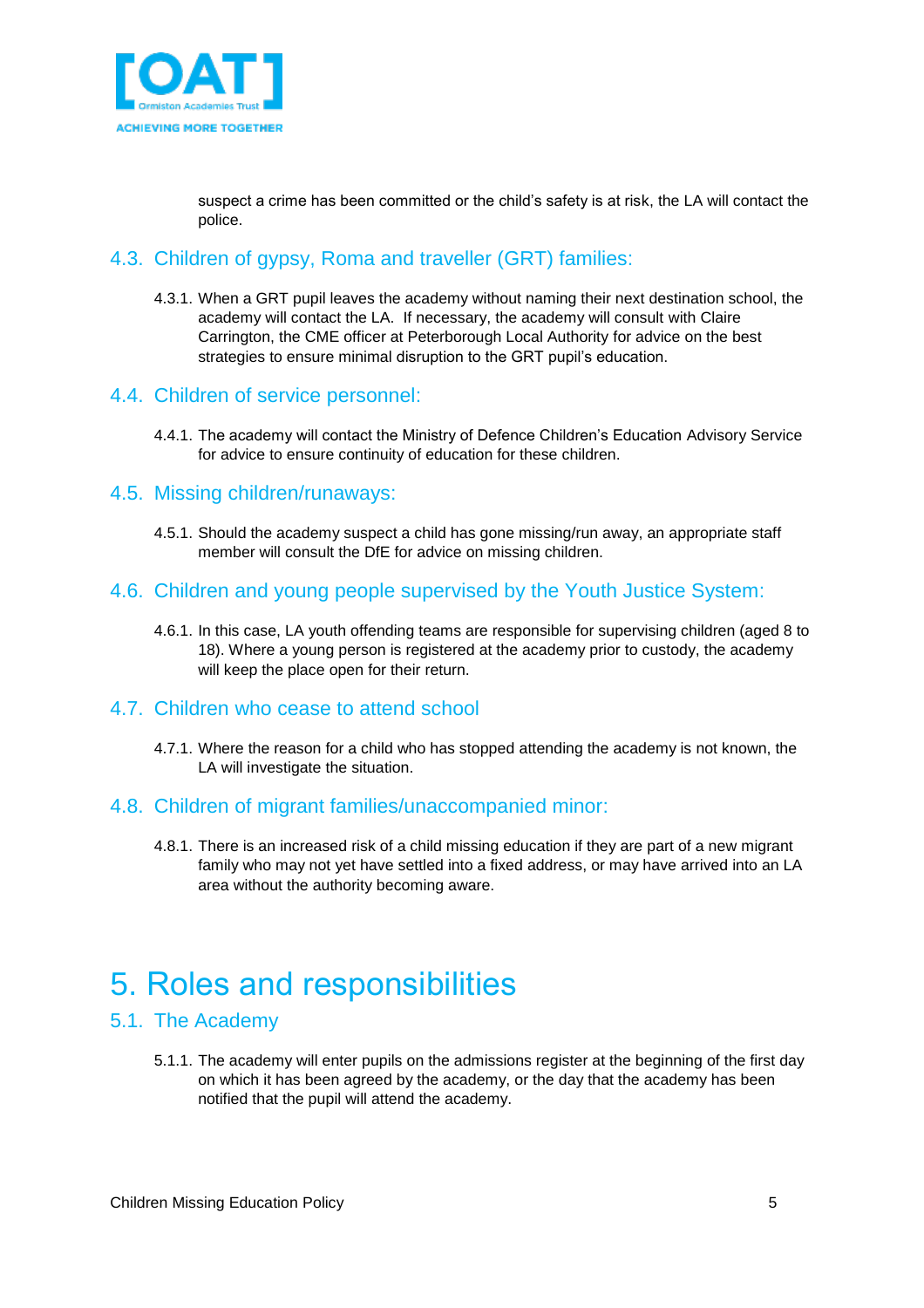

- 5.1.2. In the event that a pupil fails to attend the academy on the agreed or notified date, the academy will undertake reasonable enquiries to establish the reason for this absence, and will consider notifying the LA at the earliest opportunity.
- 5.1.3. The academy will keep an accurate and up-to-date admissions register by encouraging parents/carers to inform them of any changes.
- 5.1.4. The academy will monitor pupils' attendance through a daily register.
- 5.1.5. The academy will agree with the LA what intervals are best to inform them of pupils who are regularly absent from school, or who have missed 10 school days or more without permission.
- 5.1.6. Where a pupil has not returned to school for 10 days after an authorised absence, or is absent from the academy without authorisation for twenty consecutive school days, the academy will remove the pupil from the admission register if the academy and the LA have failed to establish the whereabouts of the child after making reasonable enquiries.
- 5.1.7. The academy will notify the LA if any pupil is to be deleted from the admission register in the circumstance outlined in Regulation 8 of the Education (Pupil Registration) (England) Regulations 2006 (as amended in 2016).
- 5.1.8. Pupils who remain on the academy roll are not necessarily missing education, but will be monitored and attendance will be addressed when it is poor.
- 5.1.9. The academy will arrange full-time education for excluded pupils from the sixth academy day of a fixed period exclusion.
- 5.1.10. The academy will provide information to the LA regarding standard transitions, if requested to do so by the LA.

### <span id="page-5-0"></span>5.2. The Local Authority

- 5.2.1. Under the Education Act 1996, the LA has a duty to establish the identities of children in the area who are not registered pupils at a school and are not receiving education provision otherwise.
- 5.2.2. The LA will provide full-time education for permanently excluded pupils from the sixth academy day of a fixed period exclusion.
- 5.2.3. When it is brought to the LA's attention that a child may not be receiving a suitable education, the LA will serve notices on parents/carers to assure the LA that their child is receiving such an education.
- 5.2.4. The LA will issue Academy Attendance Orders to parents/carers who fail to assure the LA that their child is receiving a suitable education, and the LA believes that the child should attend school.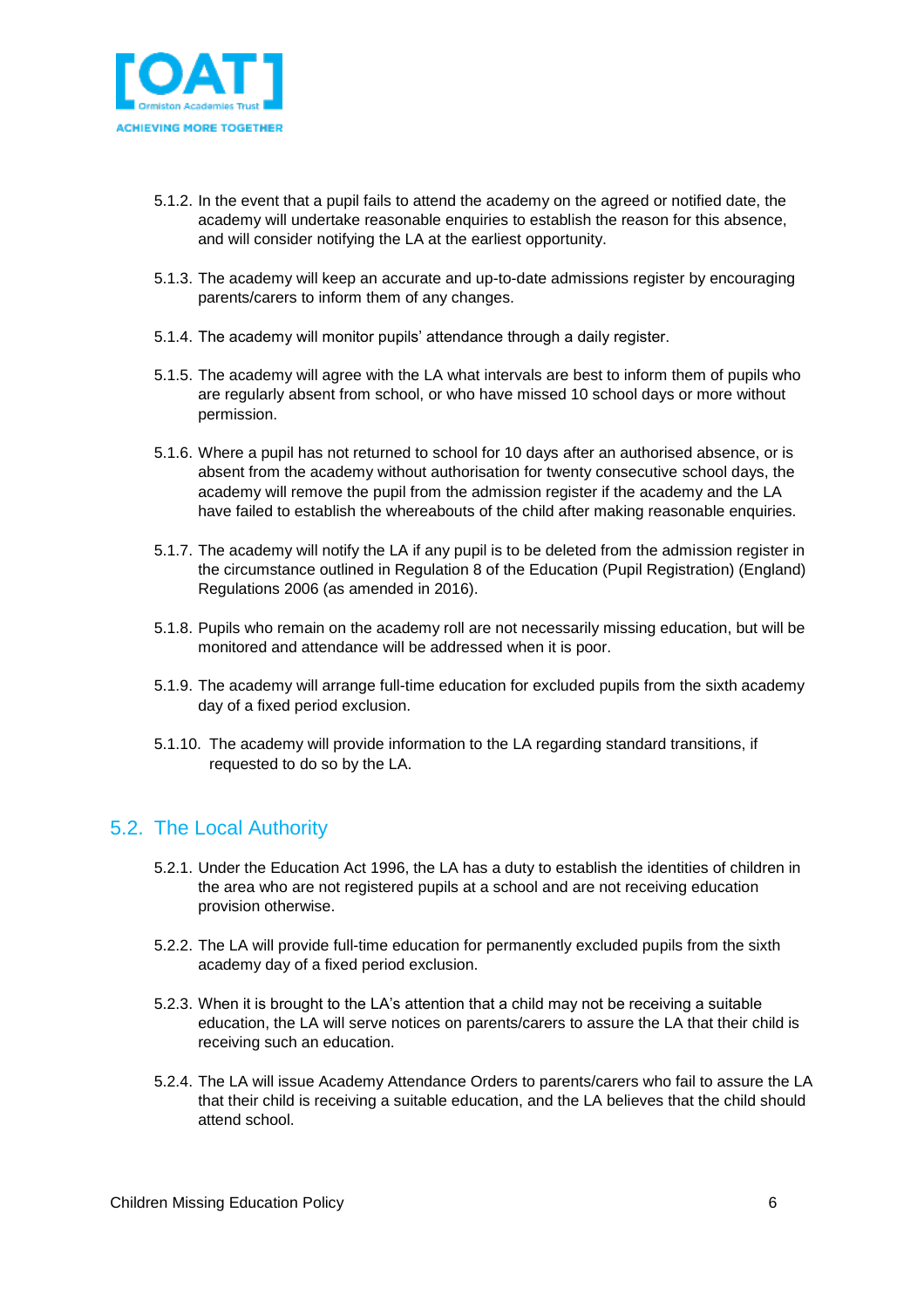

- 5.2.5. The LA will prosecute parents/carers that do not comply with a Academy Attendance Order.
- 5.2.6. The LA may prosecute or fine parents/carers of academy-registered children who fail to ensure their child attends school regularly.
- 5.2.7. The LA will ensure that children identified as not receiving suitable education are returned to full-time education either at the academy or elsewhere.
- 5.2.8. The LA will ensure that the academy demonstrates prompt action and effective early intervention procedures to ensure children are safe and receiving suitable education.
- 5.2.9. The LA will apply to court for an Education Supervision Order for a CME.
- 5.2.10. The LA will ensure that children who return to full-time education are appropriately supported, taking into account the reasons why they missed education in the first place.
- 5.2.11. Pupils with special educational needs statements, or EHC plans, are able to be home educated. If the statement/EHC plan sets out the provision that the pupil should receive at home, or names a school where the provision will be received but the parent/carer chooses to home educate the child, the LA will arrange the provision and ensure that it is suitable to the child's special educational needs. The LA will review this statement annually.
- 5.2.12. The LA is responsible for liaising and sharing information with other agencies to support children who miss education.
- 5.2.13. The LA is responsible for referring to the LA children's social care where there is concern for a child's welfare, as well as the police if there is reason to suspect a crime has been committed.

#### <span id="page-6-0"></span>5.3. Parents/carers

- 5.3.1. Parents/carers are responsible for ensuring that their children of compulsory school age are receiving suitable full-time education.
- 5.3.2. Parents/carers are responsible for notifying the academy in writing where they will be home-schooling their child, in order for the child to be removed from the admissions register.
- 5.3.3. Parents/carers will notify the academy regarding any absences or changes to the pupil's education arrangements.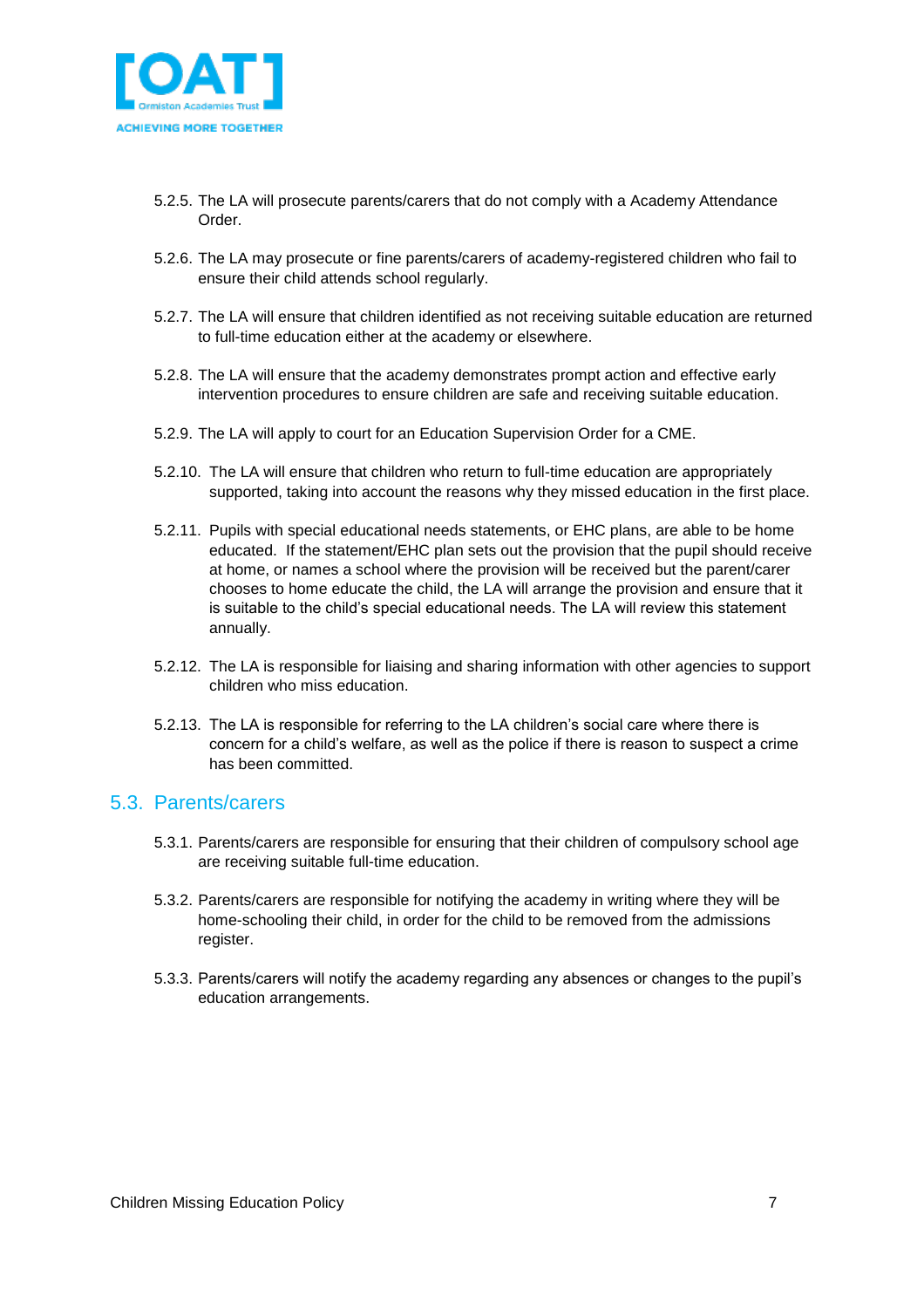

## <span id="page-7-0"></span>6. Working with others

- 6.1. Families moving from one LA to another can sometimes lead to a child being lost in the system and consequently missing education. When a child moves, LAs will work with other LAs, regionally or nationally, to ensure this does not happen.
- 6.2. The LA will raise awareness of its procedures with local academies, partners and agencies working with children and families.
- 6.3. To assist them in tracing CME, the LA has contacts with the Department for Work and Pensions, the UK Border Agency and HMRC.
- 6.4. Ormiston Meadows Academy uses a secure internet system, Peterborough Local Authority Common Transfer File System, to allow the academy to transfer pupil information when a child moves education setting.

# <span id="page-7-1"></span>7. Safeguarding

- 7.1. For the purpose of this policy, "reasonable enquiries" are defined as limited, investigative powers that the academy may action to determine a child's whereabouts and whether they may be in danger.
- 7.2. In line with the Children Act 2004, the academy will follow appropriate procedures when carrying out reasonable enquiries, such as the designated safeguarding lead (DSL) conducting discussions with neighbours, relatives or landlords, to determine whether a child may be at risk of harm.
- 7.3. The DSL will record that they have completed these procedures and, if necessary, make a referral to the children's social care or police.
- 7.4. Where the whereabouts and safety of a child is unknown, the academy, in conjunction with the LA, may carry out the following actions:
	- 7.4.1. Make contact with the parent/carer, relatives and neighbours using known contact details. Where possible the academy will hold three different contact details for each pupil.
	- 7.4.2. Check local databases
	- 7.4.3. Check data transfer systems such as academy2academy or Key to Success
	- 7.4.4. Follow local information sharing arrangements, and making enquiries via other local databases and agencies where possible
	- 7.4.5. Check with UK Visas and Immigration and/or the Border Force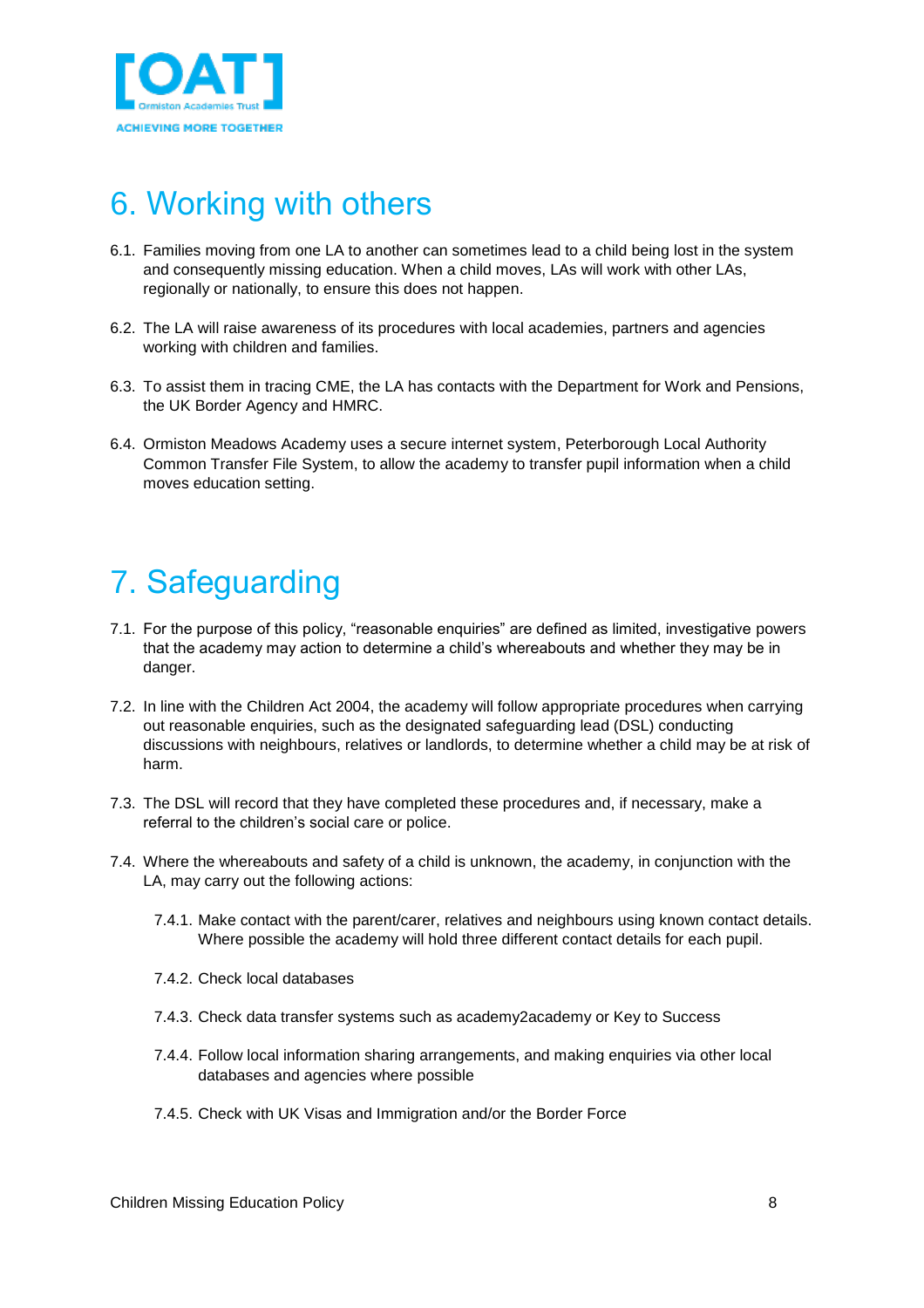

- 7.4.6. Check with agencies known to be involved with the family
- 7.4.7. Check with the LA and school from which the pupil moved originally
- 7.4.8. Check with the LA where the pupil lives, if this is different to where the academy is located
- 7.4.9. Check with the Ministry of Defence Children's Education Advisory Service in the case of children of Service Personnel
- 7.4.10. Conduct home visits via an appropriate team, following local guidance concerning risk assessments, and making enquiries with neighbours or relatives, if appropriate
- 7.4.11. NB. This list is not exhaustive the academy and LA will use their judgement towards what reasonable enquiries are appropriate once all the facts of the case have been taken into account.

## <span id="page-8-0"></span>8. Admissions register

- 8.1. The academy will ensure that the admissions register is kept up-to-date at all times, and will encourage parents/carers to notify the academy of any changes as they occur, such as via email or newsletters.
- 8.2. Pupils will be recorded on the admissions register at the beginning of the first day on which it has been agreed by the academy, or the day that the academy has been notified as the date that the pupil will attend the academy.
- 8.3. Once a pupil has been recorded on the admissions register, the academy will notify the LA within five days, and will supply the LA with all of the details contained on the admissions register for the new pupil.
- 8.4. Where a parent/carer notifies the academy that a pupil will live at another address, the academy will record the following information on the admissions register:
	- 8.4.1. The full name of the parent/carer with whom the pupil will lives
	- 8.4.2. The new address
	- 8.4.3. The date from when it is expected the pupil will live at this address
- 8.5. Where a parent/carer notifies the academy that the pupil is registered at another school, or will be attending a different school in future, the academy will record the following information on the admissions register:
	- 8.5.1. The name of the new school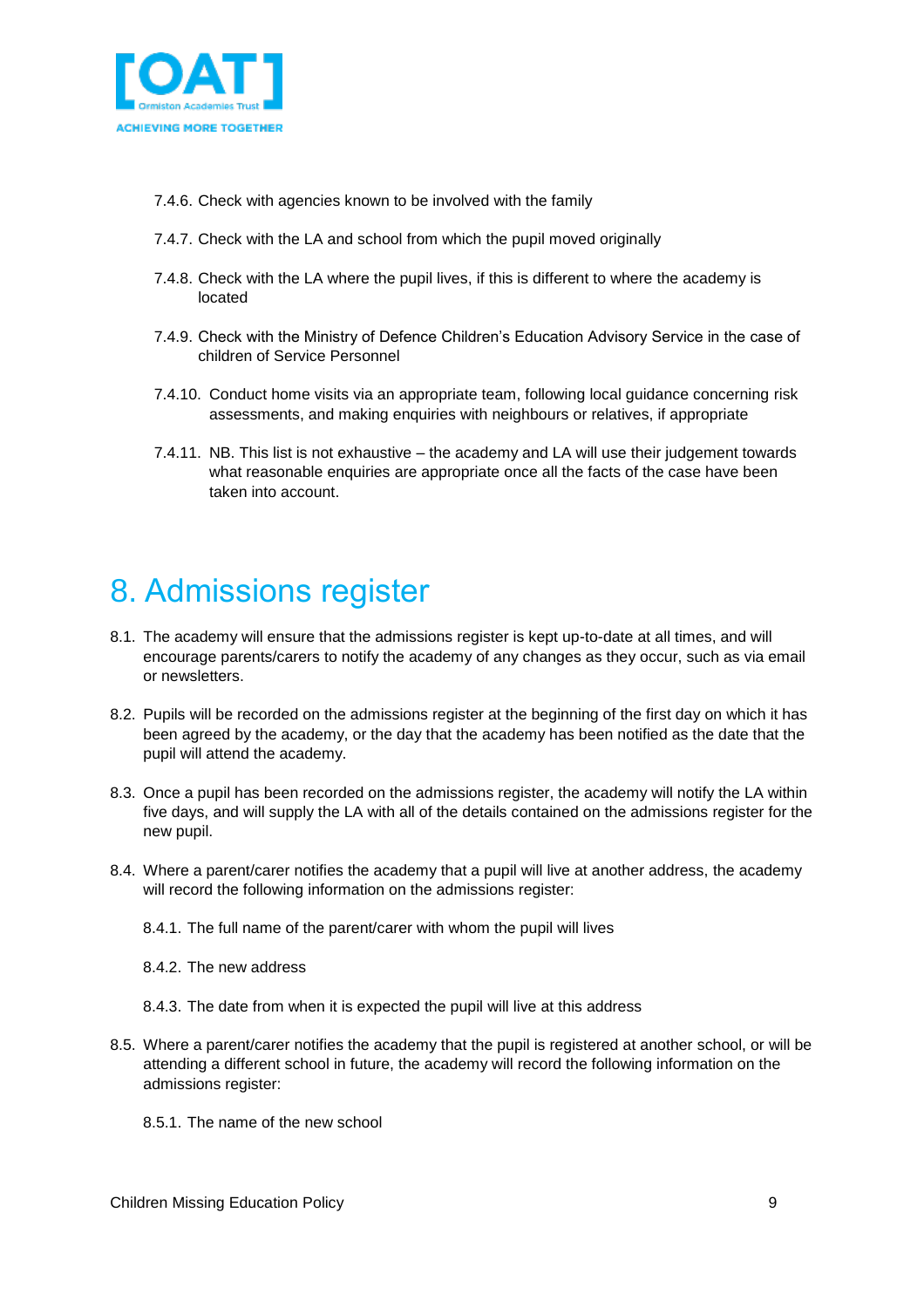

8.5.2. The date when the pupil first attended, or is due to attend, that school

8.6. Parents/carers are able to elect to educate their children at home, and will subsequently withdraw them from school. This can happen at any time, unless the pupil is subject to a Academy Attendance Order. If a parent/carer notifies Ormiston Meadows Academy of a wish to EHE their child, the academy will follow the EHE guidelines provided by OAT. The pupil will be deleted from our admission register and the LA informed.

### <span id="page-9-0"></span>9. Removing a pupil from the admissions register

- 9.1. Ormiston Meadows Academy will inform the LA of any pupil who will be deleted from the admission register where they:
	- 9.1.1. Have been taken out of academy by their parents/carers and are being educated outside the academy system, e.g. home-schooled
	- 9.1.2. Have ceased to attend school and no longer live within a reasonable distance of the academy
	- 9.1.3. Have been certified by the school medical officer as unlikely to be in a fit state of health to attend school before ceasing to be of compulsory school age, and neither he/she nor his/her parent/carer has indicated the intention to continue to attend the academy after ceasing to be of compulsory school age.
	- 9.1.4. Are in custody for a period of more than four months due to a final court order, and the academy does not reasonably believe they will be returning at the end of that period.
	- 9.1.5. Have been permanently excluded.
	- 9.1.6. Have died.
	- 9.1.7. Have been registered at another school where it is not indicated this should be the case.
	- 9.1.8. Are registered at more than one school but have failed to attend the academy and the proprietor of any other schools concerned have consented to the deletion.
	- 9.1.9. Have been granted authorised leave but have failed to attend school within 10 school days after the period of authorised absence ended, and:
		- 9.1.9.1. There is reason to believe the pupil is not unable to attend school.
		- 9.1.9.2. The LA and academy are unable to determine the pupil's whereabouts after making joint reasonable enquiries.